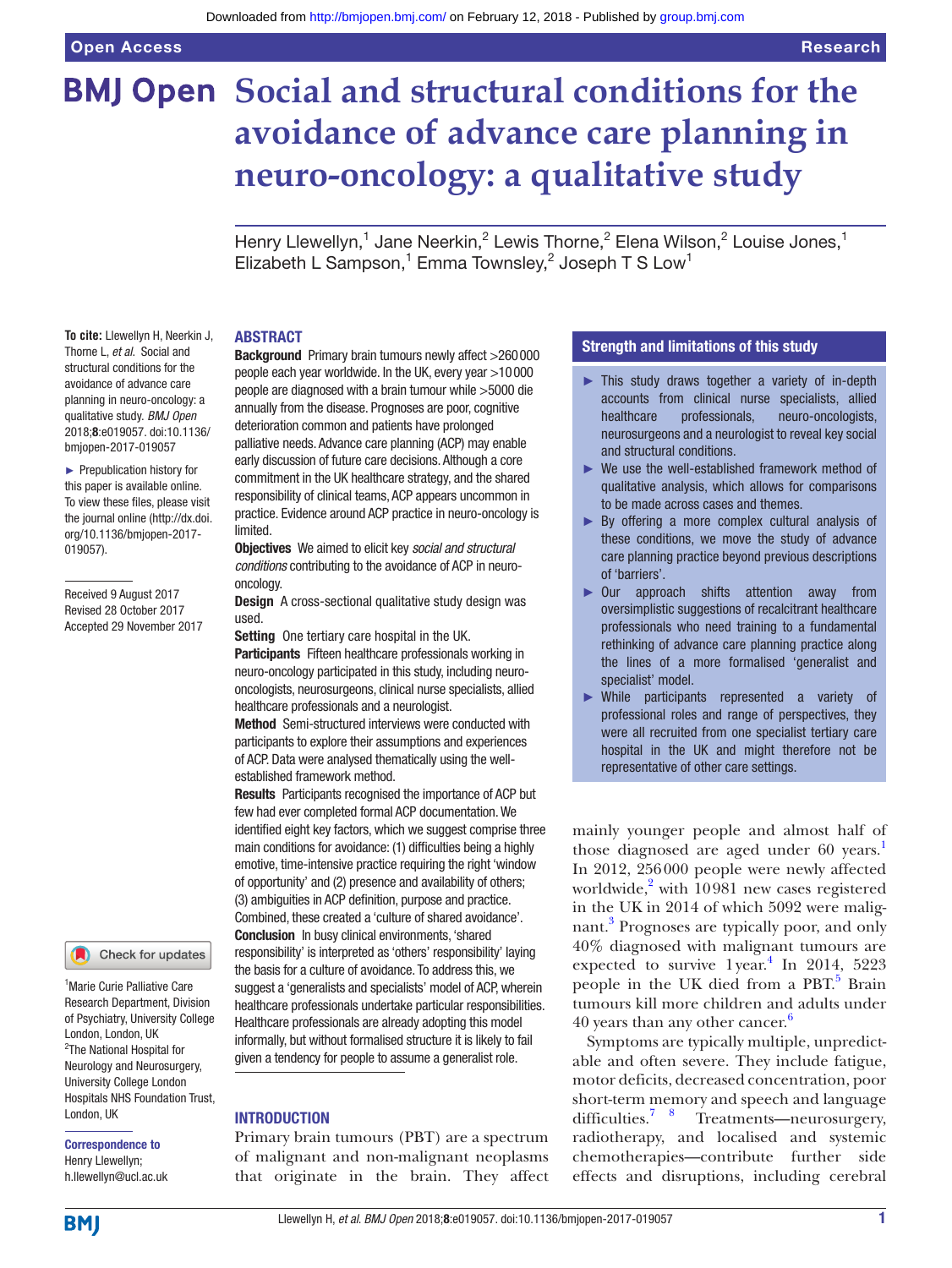oedema, 'chemo brain' and the multiple after-effects of irradiation.<sup>89</sup> These add to the overall burden of a disease that can often affect patients' abilities to make sense of themselves and others. The disease may also interfere with patients' decision-making processes and higher level executive functioning. $9-12$  For some, mental capacity and cognitive ability may fluctuate while others experience a steady decline.

Given this complex clinical picture and existentially threatening context, brain tumour care and treatment, especially with regard to the future, is extremely diffcult to navigate.<sup>[13](#page-9-9)</sup> Accordingly, patients, their families and healthcare professionals are advised to begin early and ongoing discussion about their care needs, especially towards the end of life  $(EOL)$ .<sup>[14–16](#page-9-10)</sup> Policy documents and neuro-oncology communities recommend the early introduction of advance care planning (ACP) to establish these discussions in routine care.<sup>1718</sup> The main aim of ACP is to clarify a person's wishes in the anticipation of a physical deterioration that might cause loss of capacity to make decisions and/or compromise their abilities to communicate wishes to others. It is defined as a process of discussion between an individual and their care providers and may include both family and friends. ACP can also incorporate more formalised advance statements of preferences and wishes as well as legal processes such as lasting power of attorney and advance decisions to refuse treatment.<sup>[19 20](#page-9-12)</sup> It is recommended that plans should be documented, regularly reviewed and communicated to key persons involved in patients' care. Importantly, ACP is considered to be the 'shared responsibility' of the multidisciplinary team (MDT), where any healthcare professional, 'regardless of discipline', can engage in its practice.

Although widely advocated in policy documents, ACP is not without critique. Some research has questioned whether ACP improves the delivery of care at the EOL,<sup>21-24</sup> while others note its absence in routine clinical practice.<sup>[25](#page-9-14)</sup> In accounting for this absence, these studies list 'barriers' such as the timing of the discussion, lack of knowledge, skills and training  $^{24}$  26 <sup>27</sup> and a perceived unwillingness of patients to engage in discussions about EOL. $^{28}$   $^{29}$  While useful in identifying some of the challenges in ACP, the focus on studying 'barriers and facilitators' has assumed the presentation of particular isolated factors with the intrinsic power to impede or promote practice. This fails to connect barriers to broader structural conditions and assumes that by simply removing the barriers, practice will spontaneously change. This literature has also tended to characterise healthcare professionals, particularly nurses, as recalcitrant and in need of training, without considering a more sophis-ticated view of the complexities of care.<sup>[26 29 30](#page-9-17)</sup>

Currently, there is limited understanding of the contexts in which 'barriers' develop or how they relate to the social and cultural dynamics of the healthcare environment. Moreover, most ACP literature focuses on general chronic and terminal disease or specific disease groups other than brain tumours; there is very little research accounting for the specific condition of brain tumours.<sup>17</sup> Given the natural

history of brain tumours, the fact that they often affect younger people and thereby challenge assumptions about normal life course, and challenges to cognitive status as the disease unfolds, more focused research is needed.

In this article, we use in-depth qualitative methods to elicit key *social and structural conditions* that contribute to an observed avoidance of ACP practice by professionals working in neuro-oncology. We define these conditions as the underlying social, organisation and technical factors 'that shape the nature of situations, circumstances, or problems to which individuals respond by means of action/ interaction/emotion'[.31](#page-9-18) Rather than simply being an *absence* of practice, we take the avoidance of ACP to be a social *event*, which is dependent on a complex set of social practices. In so doing, we hope to provide a more nuanced understanding of ACP in practice and deflect some of the negative attention away from healthcare professionals who have become the fall bearers of the avoidance problem.

## Materials and methods

### **Design**

Cross-sectional qualitative study using in-depth semi-structured interviews.

#### Sample

To gain a range of experiences, we purposefully sampled healthcare professionals working with people with PBT from one NHS foundation trust in London, UK. We aimed to include professionals from all disciplines with a variety of experience working in neuro-oncology. Fifteen individuals were identified and invited to participate via email by clinical members of the research team (JN, LT). All agreed to take part.

#### Data collection

HL, a trained ethnographer with a social science background, conducted one-to-one in-depth semi-structured interviews with each participant using a topic guide, based on themes from the ACP literature and expert opinion, to explore participants' assumptions and experiences of ACP (see [figure](#page-2-0) 1). Interviews lasted between 50 and 165min, and were audiotaped and transcribed. Transcripts were imported into NVivo (V.10), a qualitative analysis software package that supports data coding, management and the production of data matrices. $32$  Interviews took place in a quiet room in the hospital where participants worked.

#### Data analysis

All transcripts were analysed using framework analysis.<sup>[31](#page-9-18)</sup> First, transcripts were open-coded independently by two researchers (HL/JL). Second, codes were judged for connections and grouped together to develop a thematic framework. Third, data matrices were built on this framework with themes running across columns and participants running down rows. Fourth, data corresponding to these codes were inputted into the matrices. Matrices thus provide a data management tool through which data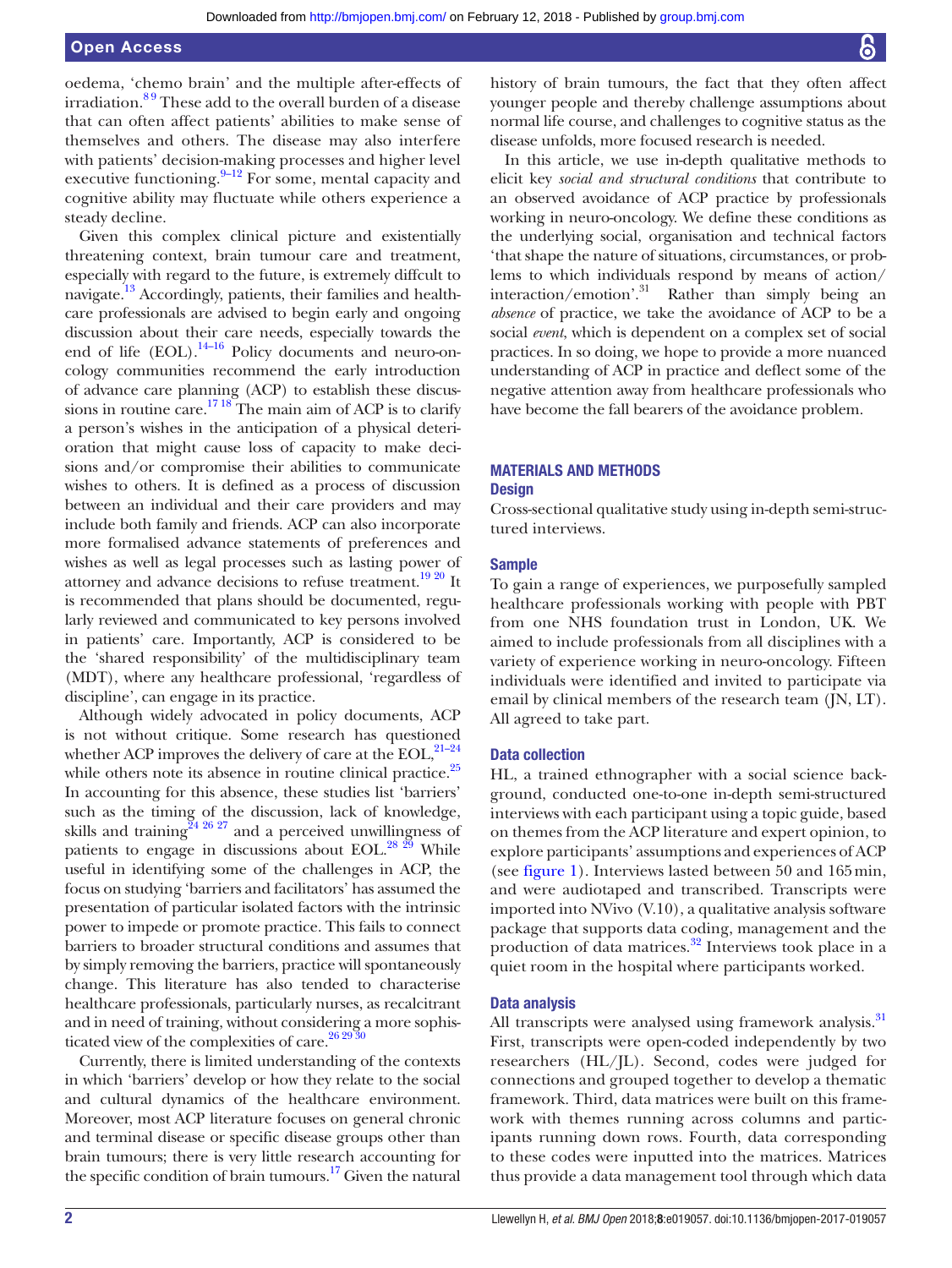

Figure 1 Topics explored in interviews with healthcare professionals.

were analysed both across participant and across theme.<sup>[33](#page-9-20)</sup> Throughout analysis we attended particularly to assumptions about ACP, factors making ACP difficult as well as the contexts of routine work and perceived professionals' identities. Drawing these together, we suggest the *social and structural conditions* that shape the nature of the situations, circumstances or problems<sup>31</sup> that characterise an avoidance of ACP. The idea of avoidance emerged within participants' accounts but it was also something we were especially sensitive to given our understandings of the literature. To illustrate the inter-relationships between these conditions in the production of avoidance, we modelled them on the commonly known fire triangle (see [figure](#page-2-1) 2). The fire triangle is a model representing the conditions needed for fire—fuel, oxygen and heat and hence is a useful reference point for how we might think about the *social and structural conditions* for avoidance. Transcriptions were not returned to participants. To ensure interpretative validity and meaningfulness, themes identified were discussed with clinical members of the research team (JN, LT, EW).

#### **Ethics**

REC approval was not required as health service ethics is not required for interview studies with health service healthcare professionals. All participants gave written informed consent.

#### **RESULTS**

Our final sample included 15 healthcare professionals: 4 neurosurgeons (mean age 53, mean years experience 21.5 (range 10–32), 50% female), 3 neuro-oncologists and 1 neurologist (henceforth 'physicians' for anonymity) (mean age 50, mean years experience 16.5 (range 10–26), 50% female), 4 clinical nurse specialists (mean age 38, mean years experience 4.6 (range 1–9), 100% female), 1 occupational therapist, 1 physiotherapist and 1 speech and language therapist (mean age 32,

<span id="page-2-0"></span>mean years experience 3.7 (range 1–7), 100% female) diverse with regard to years of experience, gender and age.

Most participants recognised the importance of having conversations about future preferences for care with patients. However, they perceived the delivery of ACP as challenging with very few having ever completed an ACP in documented, structured conversations. In our analysis, we identified a number of key and overlapping themes, which we organise into conditions: (1) difficulties, (2) presence and availability of others and (3) ambiguities. We suggest that combined, these conditions created what we call a 'culture of shared avoidance'. In our adapted 'fire triangle' [\(figure](#page-2-1) 2), each triangle represents a condition necessary for the culture of shared avoidance. We describe these conditions in turn before describing how they combine



<span id="page-2-1"></span>Figure 2 The culture of shared avoidance. This model uses an adapted fire triangle to represent the interaction of the three conditions that produce avoidance. We call this the *culture of shared avoidance*.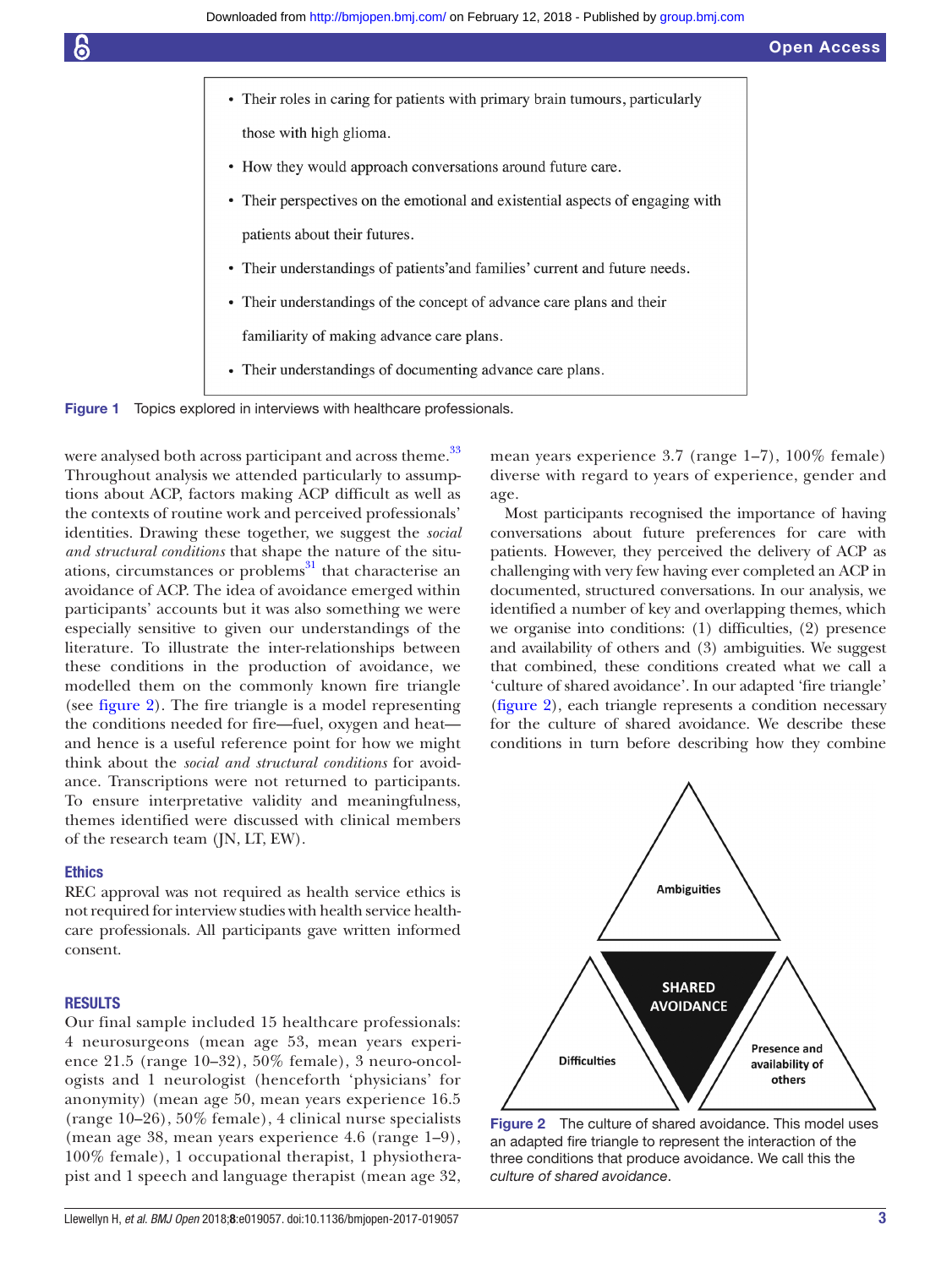to create a culture of 'shared avoidance'. Short excerpts and long-form supportive quotes are included in [box](#page-4-0) 1−3, allowing first person narratives to be presented.

#### Condition 1: difficulties

This outlines the specific challenges that participants identified as a condition for avoidance by focusing on descriptions of their *difficulties with ACP*. It also presents features that participants thought important to good ACP practice. Supportive quotes are displayed in [box](#page-4-0) 1.

#### Emotive conversations

Participants across specialty felt that ACP involved discussions around emotive and existential issues concerning illness, dying and mental capacity, which needed to be raised sensitively. They described difficulties in conveying information about disease prognosis to patients, especially if this was negative, and feared being 'out of their depth' and upsetting patients. This difficulty was further compounded by the relatively young age of patients and the sense that this group wanted to engage in conversations about treatment.

#### Lacking time and patient contact

It was commonly thought that ACP discussions required time and patient contact. Yet time was a scarce resource in the context of a busy clinical environment. Some described this lack in contexts of having to account for their work and the difficulties in having ACP recognised as a legitimate activity. As a result, ACP slipped down lists of priorities, relegated to ad hoc moments when participants found themselves with a spare moment. Time was also implicated in discussions about establishing rapport with patients and families. In this way, it was spoken about in the context of patient contact and being able to develop the necessary level of intimacy for good ACP practice. Many thought that they had not had enough time with individuals to be able to establish such rapport.

#### Windows of opportunity

The timing of these sensitive and complex conversations was also thought to be key to good ACP practice. So rather than simply having *enough time*, this was about finding the *right time*. Participants described 'the right moment' or 'window of opportunity' for ACP. These were often characterised as times when patients had begun to understand the implications of their disease and when they would be more receptive to considering EOL. Importantly, these moments also required patients to be able to engage in discussions. Such moments were thought to be rare, and especially so early on in patients' trajectories given that care is often framed around intervention and the intent to treat. While most agreed that these conversations needed to happen early on, the 'windows of opportunity' were hard to find. Instead, participants described waiting for the medical or social situation that required them to act. Given the rapid and unpredictable nature of brain tumours and issues with capacity, participants described

how windows often closed soon after opening. Some did suggest ways in which the window might be prised open but did not necessarily practice these suggestions.

#### Condition 2: presence and availability of others

This highlights the *presence and availability of others* as a condition for avoidance. It rests on ideas about appropriateness and assumptions about professional remit—whose job is it and who projects the appropriate professional identity. It also rests on notions that ACP be done by someone skilled, confident and compassionate. Supportive quotes are mentioned in [box](#page-5-0) 2.

#### Professional remit

Professional remit was a common way for participants to mark out and designate responsibility. Neurosurgeons and physicians, for example, tended to frame their work by its focus on treatment. They saw patients at particular times during the illness trajectory—typically moments of intervention—and they did not see ACP in their remit. Instead, they tended to designate ACP as nurses' work on the basis that nurses had more time and better rapports with patients and that nursing incorporates the 'softer aspects of care' like discussions about the future. Nurses similarly used remit to shape responsibility and position themselves vis-à-vis ACP, but in a different way. They considered ACP as being foremost about EOL and hence part of a palliative care remit. While more nurses prepared to engage in conversations about the future, they often positioned themselves as 'signposters', assessing needs and referring on.

#### Professional identities and perceived expectations

Relatedly, participants made assumptions about how patients perceived their roles by assuming that patients shared in their conceptions of remit. Accordingly, some suggested that patients might be confused if they or others brought up care at the EOL. This was related to shared investments in hope and concerns that introducing conversations about EOL would disrupt more optimistic narratives of care.

#### Personality and rapport

It was not simply on the basis of formal remit and perceived role that participants designated what we might call the 'appropriate other'. They also used less tangible attributes to do with personality or skill. Some named particular people who had abilities to get patients to open up and talk, who did not feel awkward during emotive conversations or being direct in raising difficult issues. These abilities were not bound to role or remit but were intrinsic to the person. Participants would also identify and refer on to those who had had the opportunities to develop rapport with patients and families and who therefore were better placed to initiate and steer ACP.

#### Condition 3: ambiguities

This outlines the condition of ambiguity given in participants' conceptions of ACP—the notion of shared responsibility and what it is that delineates ACP from other care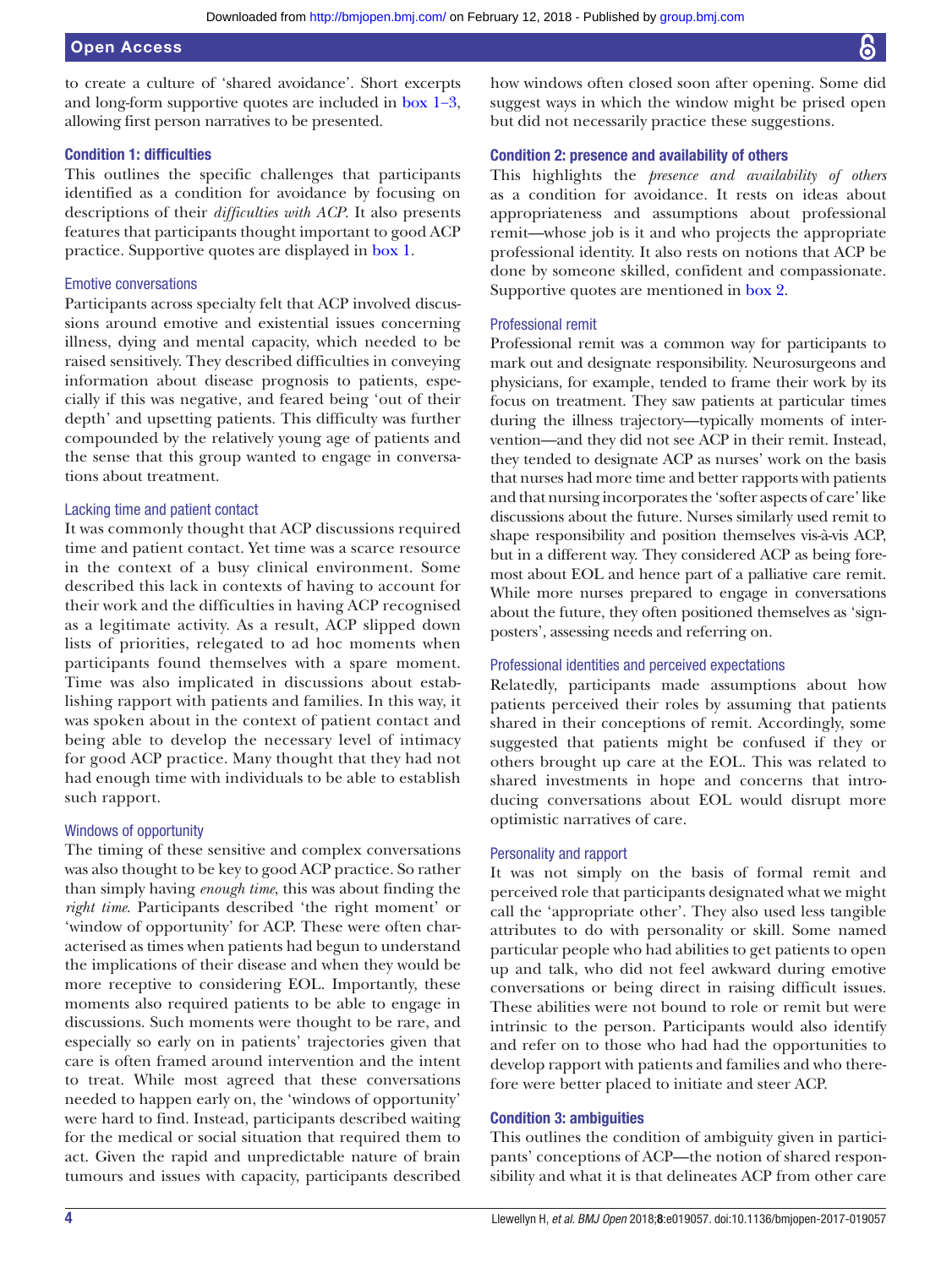#### Box 1 Supportive quotes for condition one: difficulties (*emotive conversations, lacking time and patient contact, windows of opportunity*)

### <span id="page-4-0"></span>Condition 1: difficulties

#### *Emotive conversations*

"I know this is so ridiculous, but I just don't like it when they get upset too much, and when it's something that I have absolutely no idea how to help them with. I know you don't need to say things all of the time, and sometimes they just want to cry, which is fine. But I feel really helpless. And they are going to die, and it's a shit condition and prognosis, and they're going to die in a very undignified way—not always, but most of the time. It's very difficult. And you know when you just think, 'Yeah, it is. That's unfortunate'. There's nothing you can say. It is what it is. Sometimes I just think, 'What else can I say to that?' This is it. Everyone is going to be torn apart". (Clinical nurse specialist)

"I think it's just good that I know my limitations. I just don't think I want to do something that I can't do well when it's this emotional and raw. You need someone with confidence". (Clinical nurse specialist)

"It's both hugely emotive and time consuming to engage in these conversations. It's quite intensive work, which needs to be done by people confident in having those conversations. And again, that's not everybody". (Clinical nurse specialist)

"I think you could probably level the criticism at neurosurgeons that we are a bit more emotionally removed from our patients than perhaps in some other specialities. Because we have to deal with, as I say, direct consequences of what we do and some of those are devastating and that's quite a difficult thing I think to deal with emotionally, particularly if you get hugely, hugely overemotionally involved with every single patient that you see. That's hugely emotionally costly. And I also think not only is it emotionally costly, I think it also actually stops you seeing the wood for the trees and therefore actually really doing the best thing for the patient because you start thinking about them as, you know, 'Oh, they really remind me of my mum'. As soon as you've done that it's your emotions talking rather than actually the brain and, you know, the intellect speaking. Does that make sense?" (Neurosurgeon)

#### *Lacking time and patient contact*

"It's hugely emotive and hugely time consuming to engage in these conversations. So bearing in mind we're in an environment at the moment where everybody wants to know that what you are doing is either generating income or cost effective, justifying that amount of time on having a conversation to enable someone to come to a good decision, I know it's good quality care, but that's in amongst 101 other things that also have to be done which are more clinically measurable, have a better outcome in terms of ticking a different type of box". (Clinical nurse specialist)

"Time—it's always about time for me. Because those (patients for whom ACP relevant) are the people that I'm seeing in outpatients and occasionally they will come in for an operation because that's how you're going to palliate them. But at the time of the operation what you're worried about is the immediate operation and implications of the operation and getting the patient through the operation, making sure they're recovering and then you're trying to get them home. You're not focusing on the longer-term issues. You're dealing with an outpatient context and a surgical context. I run an hour late in my clinic if I'm lucky, so there are times when I feel frustrated by that. You know, I try quite hard to give the time to the patients that I think they need but sometimes you're aware of thinking, 'Actually, although I need to start talking about this I just don't have the time because I'm an hour late and if I start this discussion it's not an easy discussion to do. It could be half an hour'. And quite often in that situation what I will do is to refer them to the clinical nurse specialists, if I can. So that extra resource is also really useful. So, yes, that's often my compromise, if you like. And it's not always because it's the coward's way out, you know, from having a difficult discussion. Some of it is about, as I say, actually the sort of practical terms and practical issues. Wanting to make sure that somebody has got enough time to discuss those things and to think about those things without feeling rushed—without me sort of hopping from foot to foot because, actually, now I'm an hour and a half late in my clinic. So time is the really big issue for me". (Nurosurgeon)

"The clinical nurse specialists can often help be that person who communicates between family and the team. They're really well placed as they're likely to follow the patients up afterwards as well. It's important that the family have that key person that follows them onwards". (Clinical nurse specialist)

#### *Windows of opportunity*

"The difficulty for the brain tumour patients is that you may only have a window of time where they have the cognitive ability to actually address some of these issues". (Clinical nurse specialist)

"It's not that there aren't opportunities, it's just the way our clinics run. It's quite a difficult thing to do (ACP) when you're concentrating on getting on with treatment and potential problems related to treatment rather than totally diverting the attention from that on to, 'Have you thought about the future, and what you're thinking about doing in the future?' It just seems not appropriate in these sorts of clinic appointments". (Physician) "I mean, there are other things that are problematic with this patient group in that sometimes the person to whom it's happening, who's got some cognitive impairment, has absolutely no insight into it. So although they have capacity to initiate a Lasting Power of Attorney, they could rationally think about it and make a decision to do it, they don't detect that they have a problem. But you couldn't then force one on them because they do have capacity. So there's a very grey area, very, very grey area with regard to their insight into the problem. If that's part of the cognitive process that they can't see that they are behaving a bit strangely, or that they are not willing to accept that there will come a time where they can't act for themselves, be that because they are no longer able to think straight, or verbally communicate, or that they are moribund in a bed unable to wake up to do stuff". (Clinical nurse specialist)

"Well, I think it's partly just we don't because it doesn't arise, and also we don't really want to bring that into the picture when actually the patient might not want to discuss it. But perhaps if we had more of a formula for when we first see someone, these are the things we should make sure we discuss, then that might be easier. Because I often feel, you know, certainly when I used to do clinics with (the palliative care consultant) and she used to come along, we would often go, 'Oh, no, we can't discuss that with that person, can we? It's just not appropriate, it's going to be too upsetting for them', which obviously you don't want to upset people. But if it was more of our routine and we explained to the patients, 'Look, we hope this isn't going to be happening in the imminent future, but we think it will be sensible to discuss this with you whilst you're well. Would you mind?' And if we said, 'We do this with absolutely all of our patients', I think that would be less of a problem maybe. I don't know". (Physician)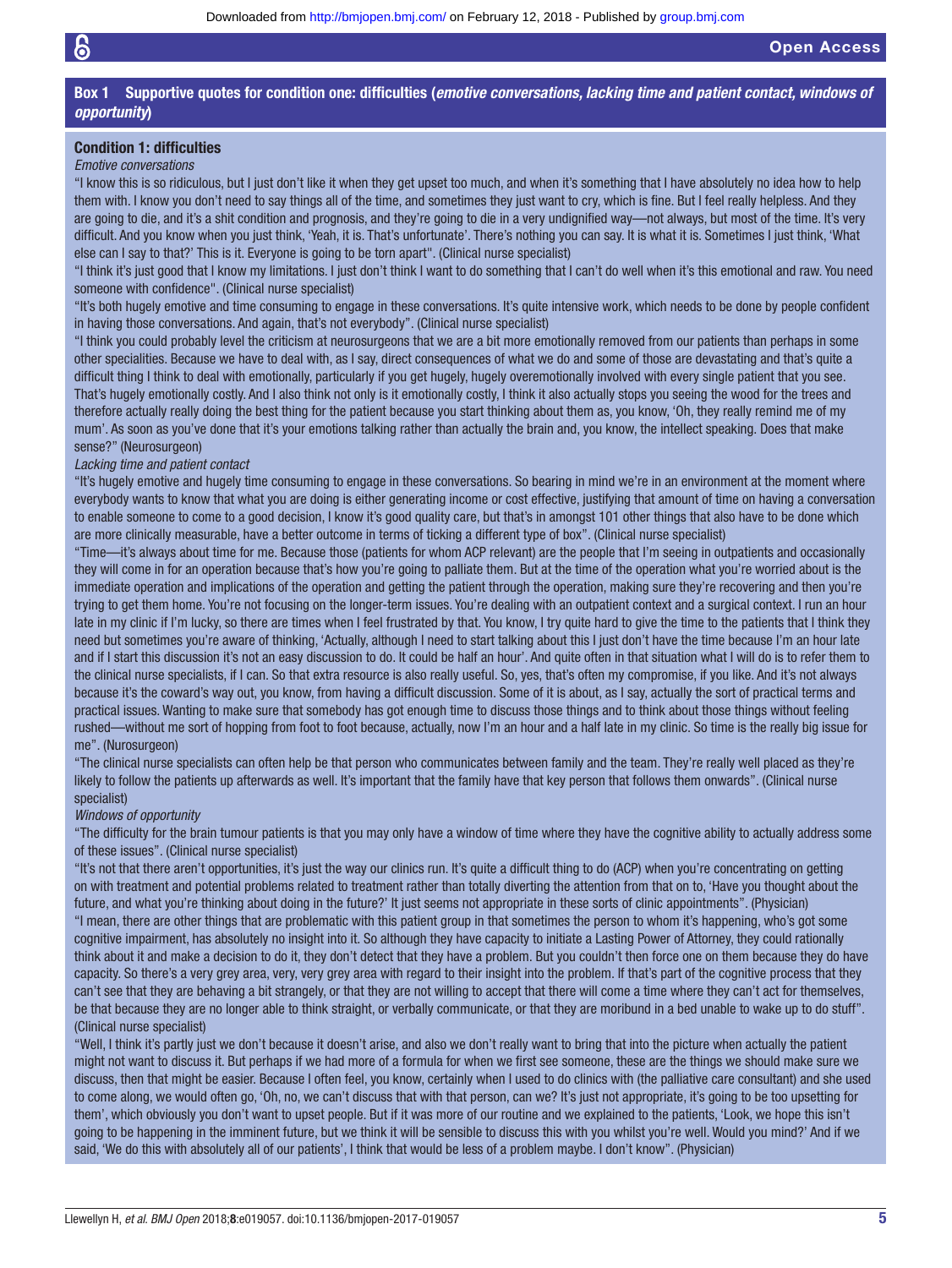Open Access

Box 2 Supportive quotes for condition two: presence and availability of others (*professional remit, professional identities and perceived expectations, personality and rapport*)

#### <span id="page-5-0"></span>Condition 2: presence and availability of others

#### *Professional remit*

"So normally we have a conversation about their treatment. If I'm pushed, then I will tell them that the average life expectancy with this grade of tumour is 1 year. Most patients get very upset when you tell them that, so I try to avoid that to be honest, at that stage. I leave the patient with the clinical nurse specialist, because they're much more experienced in managing the practicalities of what's going to happen to the patient next". (Neurosurgeon)

"A surgeon is like a technical person, who will do the (surgery) and give a plan, and that's it. If you're doing an operation then I don't think you should be the primary person, because there are other skills which are needed, with people trained in that area, better than a surgeon. They have more patience. Basically a palliative care nurse, a supportive care nurse or a consultant, they have for more patience than a surgeon would have, without question". (Neurosurgeon)

"And sometimes that's better done by not me, but by the CNS or someone very much more patient-friendly than a doctor. First off, they have more in-depth day-to-day knowledge of how a patient will be and how they will feel, because they acquire that skills through their experience in supporting and caring for lots of different patients". (Neurosurgeon)

*Professional identities and perceived expectations*

"The patients will expect us to be talking about (medications), whereas talking about ACP they probably think, 'what on earth was he doing that for today?' It might be worrying for them. They might think, 'perhaps he knows something I don't'." (Physician)

"Patients come to see me after they've just had a scan, so the first thing they want to know is, 'What's happened to my tumour, what's happening on the scan?' So the appointment is focused on the immediate needs of the tumour, of treatment". (Physician)

"There will always be an obvious person who as part of that team has an obvious opportunity if that window opens up. With the high-grades there's a very clear transition from speciality to speciality. So the high-grades are in their surgical episode to start with, then they move on to their oncology episode and that window isn't in that surgical episode, it's in the oncology. Whereas there are other patients they're seeing the oncologist and the surgeon alongside each other and I think, you know, in terms of bringing it up as a discussion it should be a, it's a combined responsibility". (Neurosurgeon)

Participant: "We may not have a specific conversation about advanced care planning but we often very much right from the beginning have already liaised and very much communicated with the clinical nurse specialist on, you know, 'This is what they've said to us, this is what they want, this is where they're at'. And that's a continual process. Within that, they may say, 'Well, they're looking at advanced care planning', and you can say, 'Well, actually, they've said this to me, they've said that to me, they've said this'. So it's sort of giving them that information".

Interviewer: "So, I mean, it sounds like from that perspective you're very much involved in those sort of things but you might not necessarily be sort of talking about it in those terms".

Participant: "Actually we are but we haven't sort of labelled it as such".

Interviewer: "Yeah. And is there a sort of a push for you to begin to label things like that or do you think—".

Participant: "—Not that I'm aware of. I know that we're very much involved in all aspects of the process but not that I'm aware that specifically, and this is where roles blur, it's knowing who is sort of the driver of the advanced care planning, as it were".

Interviewer: "And who is that?"

Participant: "In my opinion, and this is where I've only seen it in action on this ward, the palliative care team tend to lead those discussions and it's whether they are highlighting it to us and we have missed something or, I don't know, I just find that the palliative care team tend to lead on that". (Allied healthcare professional)

#### *Personality and rapport*

"I don't have too many conversations about end of life, but it does happen. Those are very difficult, but I feel confident I can do those conversations now, because I've had so much experience. I see where treatment is beneficial and where it's not. I never say there's no hope, but I try to explain that the focus of care is now shifting onto, 'Keeping you as comfortable for as long as possible and managing any distressing symptoms'." (Physician) "It's difficult to say, because all neurosurgeons are going to have different personalities. But I think most neurosurgeons would not like to be involved in the advance care, supportive care, as much". (Neurosurgeon)

Participant: "I think that's partly, you know, neurosurgeons are perhaps a specific type of personality and, you know, everybody has their vocation I guess and their speciality that they're best at and that's why you end up in it. But there's also the other side to it that means that you may not be as good at doing some of the other things that you have to do as part of your role".

Interviewer: "Because you hear of these sort of stereotypes, don't you, of the neurosurgeon".

Participant: "Yes".

Interviewer: "I mean, could you tell me a bit about that—when you say the personality of a neurosurgeon?"

Participant: "Well, yes. I mean, one does generalise and clearly in many ways I can only really talk about me and I'm not sure if people think that I'm a normal neurosurgeon. I'm not sure if that's a good thing or a bad thing but anyway. I think we do deal with catastrophes and we do deal with catastrophes that we have created. And so from a very personal level, I'm aware that, certainly when I'm operating, I'm not thinking about that individual at an emotional level because I can't because I think that then stops me from doing what is the right thing for that patient intraoperatively. That's not to say that I'm not emotionally engaged with them when they become a patient again, when I've taken the drapes off and put them back together again". (Neurosurgeon)

"As therapists, I think, we are generally better at communication, I don't know whether it's just the type of person that would choose to be a therapist. But I know that's not the focus with the other than obviously palliative care doctors. The palliative care consultant is just phenomenal, the best communicator ever but she's a real anomaly in the medical profession". (Allied healthcare professional)

**Continued**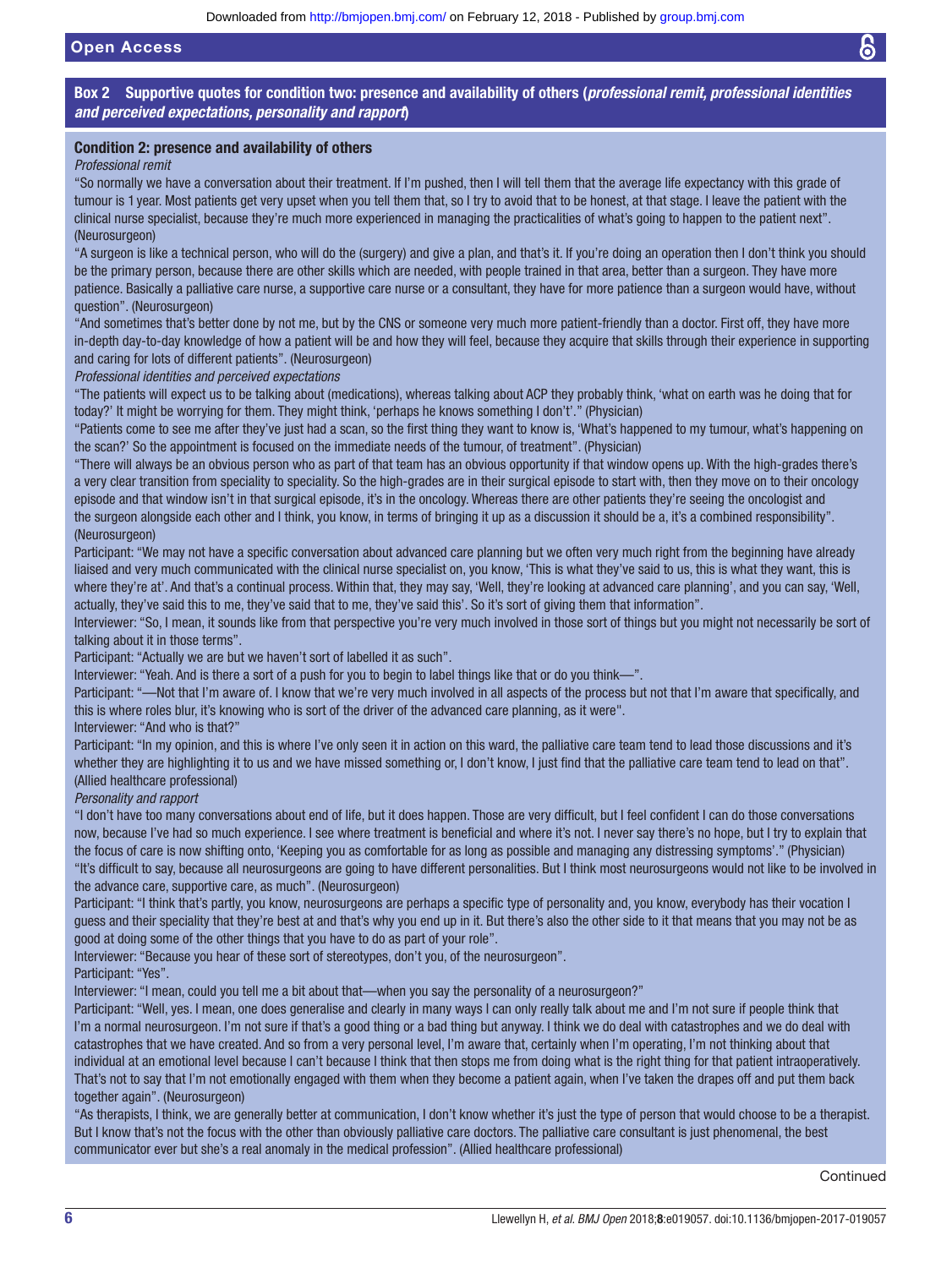#### Box 2 Continued

"Well, we've (healthcare professionals) all had to do the communication skills course. I think it is just part of you and you can either do it or you can't. Maybe that's just because they (the doctors) don't want to open a can of worms I guess, so they leave that to others". (Clinical nurse specialist) "Yeah, so I'm not very good with the whole psychological part, really. So if things do come up, I get (someone else) in (…) Things like death and the nitty-gritty bits about what actually upsets them. I'm not very good at getting to the actual part. I'm not very good at it. So that's when I call (someone else) in (…) I try to follow it through, but I can't. I kind of just flap around instead. (A named consultant) is good because the way she asks questions are quite direct, and how she approaches subject. Obviously she's very experienced, that's what she is a consultant for. But I just don't do that". (Clinical nurse specialist)

activities. In many ways, it is the most fundamental condition—a point to which we return in the next section. Supportive quotes are mentioned in [box](#page-7-0) 3.

#### Constitutive practices of advance care planning

The specific practices that constituted ACP were unclear for many participants. While they understood its key tenets—early discussion, future care, end-of-life—they did not necessarily understand how it was different from much of their other work. This was particularly salient for nurses and allied healthcare professionals who already engaged in practices that touched on end-of-life and planning for the future. Discharge planning and occupational health assessments were given as comparative examples, both of which involve formal needs assessments, the anticipation of decline and documented outcomes. Whether these constituted ACP was debatable. Participants recognised how such practices might contribute to a conception of ACP that is distributed among the clinical team, and as such acknowledged their indirect role in planting seeds for later conversations about future preference for care. Yet, they were equally clear that the main focus of these practices was the immediate need to get patients home safely following inpatient admission or to refer to appropriate services.

#### 'Shared responsibility'

Many participants recognised that ACP was a practice of 'shared responsibility'. Yet what this meant was unclear and they questioned what exactly it was that they themselves were responsible for and how their role fitted into ACP. Again, this bears on conceptions of ACP as a distributed process and for some this seemed to run counter to the boundaried work characteristic of medical specialisation, where core responsibilities are clearly defined and delineated. Unlike these core responsibilities, participants did not think themselves accountable for ACP—they assumed that someone else would be doing it and it was not something for which they needed to take responsibility. Multidisciplinary team meetings were seen by some as a forum where shared responsibility for ACP might be negotiated. Yet they suggested that the intent to treat dominated these forums and closed such possibilities.

#### A culture of shared avoidance

This section draws together how the three conditions identified above combine to produce avoidance. We use the fire triangle by way of explanation. The fire triangle is a

model representing the conditions needed for fire—fuel, oxygen and heat. A fire occurs given the right combination of these conditions and this helps to understand fire as an *event*. Following this model, we might substitute the event of fire for the event of *avoidance*, and the conditions of fuel, heat and oxygen for the conditions of *difficulties*, *presence and availability of others* and *ambiguities* (see [figure](#page-2-1) 2). When this event is sustained over time, this produces a *culture of shared avoidance*. It becomes a self-perpetuating state that is fuelled and furthered by the continual interaction of the three conditions. The positive characterisation of *event* helps to capture the productive aspects of avoidance. That is, avoidance is not merely an absence of action but *the result of* cumulative actions over time.

This model draws our attention away from thinking about these conditions as isolated 'barriers'—as things that have some intrinsic properties which prevent ACP from happening. Instead, it highlights how conditions are *activated* in their relationships to other conditions. When we think about the difficulties that participants perceived in doing ACP, for example, we do not simply see difficulties as barriers per se, but difficulties as a condition for avoidance given in the context of other social and structural phenomena. In this case, we see the presence and availability of others and ambiguities in the definition of ACP as conditions which activate difficulties. In essence, participants were able to avoid ACP because they thought someone else would do it and they were unsure about their specific role in the process. Similarly, the presence and availability of others is itself not a barrier, but a condition for avoidance in its relationships to perceived difficulties and ambiguities in the definition of ACP. Here, we suggest that participants did not simply avoid ACP because other people were available to do it, but because they also found it challenging, were busy and did not see themselves as accountable for doing [i](#page-7-0)t.

This approach therefore highlights how *difficulties*, *presence and availability of others*, and *ambiguities* are not barriers to ACP per se but conditions for avoidance given in their relations to other conditions—they are therefore embedded in a broader *culture of avoidance*.

#### **DISCUSSION**

As with previous studies, we suggest that ACP is often perceived as peripheral to the work of healthcare professionals working in tertiary care and for whom the dominant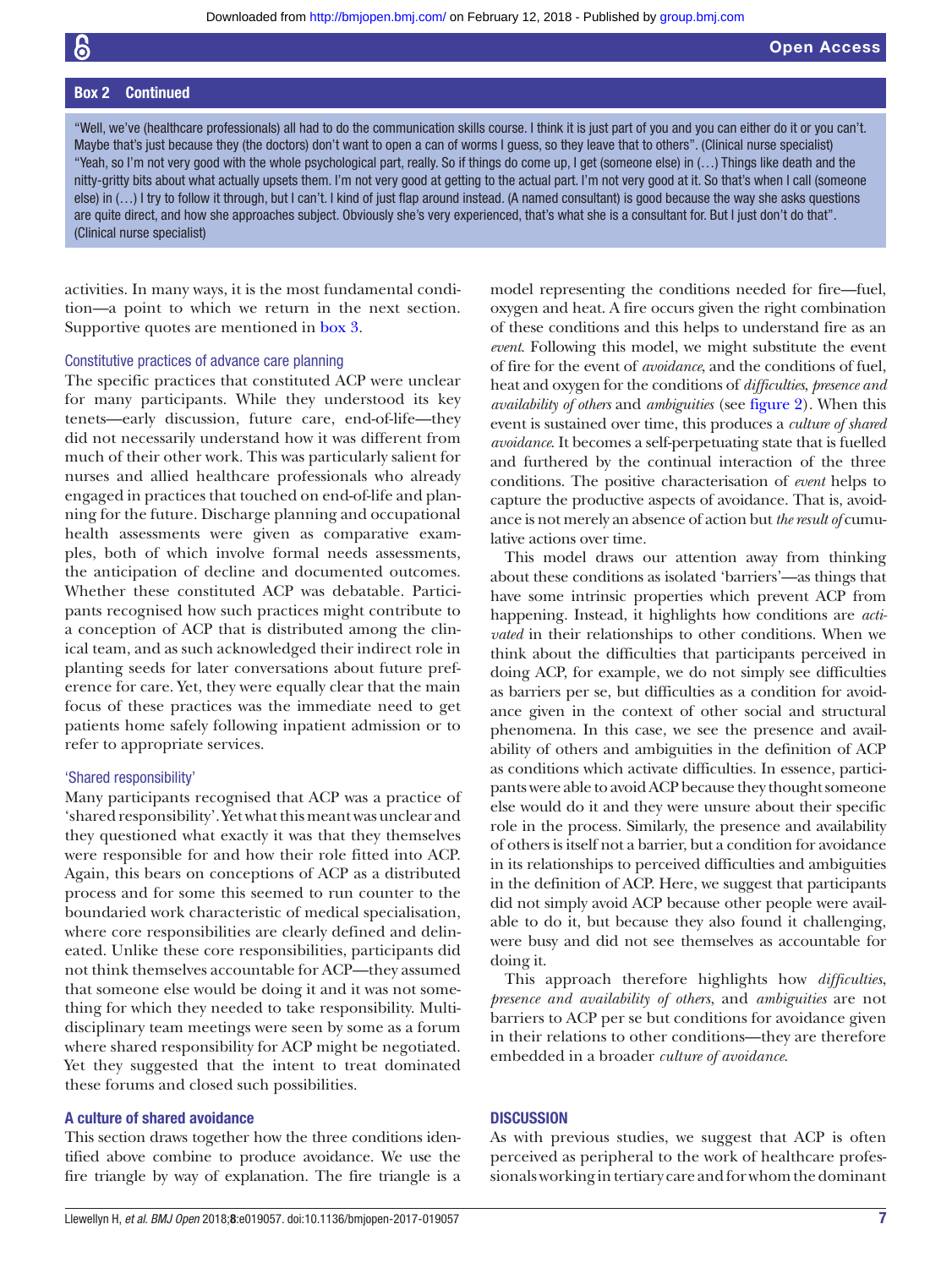#### <span id="page-7-0"></span>Condition 3: ambiguities *Constitutive practices of ACP*

*"*So you start having those discussions (ACP). I don't have the skills to properly delve into that from an emotional point of view. Probably I would look at it more from a practical point of view, about how we can facilitate it (home discharge) and increase the safety, rather than sort of the other side of things really". (Allied Healthcare professional 10)

"I guess we are (involved in ACP), so that's a lot of what the community planning is. I think, especially for the higher grades (of tumours), with any type of community or palliative care involvement, you are putting steps in place, that people will get involved in anticipation of what's to come. So from a therapy perspective, you're trying to set them up in anticipation. But I don't really understand exactly what advanced care planning is. It's quite a foreign thing for therapists to be involved in". (Allied Healthcare professional 9)

"Well because we're always thinking discharge, and how we can get them home as best we can, and setting them up, to a certain extent, you are probably doing some of the care planning there and then, and by involving palliative care earlier, hopefully we're instigating steps towards all that planning". (Allied Healthcare professional)

#### *'Shared responsibility'*

"If you are the surgeon who has operated, then you should be involved in that advanced care planning, although your role may not be as much as the role of a palliative, supportive care consultant. So once (the surgeons) have done their bit, the supportive care consultants should be the lead, but you should still be involved". (Neurosurgeon)

"I guess it's from the start (doing ACP), and everyone should be doing it to whatever capacity, planting these seeds in patients' heads. Because you don't know who they've met before (referring to healthcare professional) and what conversations they've had". (Clinical nurse specialist) "We may not have a specific conversation about advanced care planning but from the beginning we have already liaised and communicated with the clinical nurse specialist on, 'This is what they've said to us, this is what they want, this is where they're at'. And that's a continual process. Within that, they may say, 'Well, they're looking at advanced care planning', and you can say, 'Well they've said this to me'. So it's giving them that information". (Allied Healthcare professional)

"So I do probably see more of a role now, in advanced care planning, but truthfully I don't understand what it actually is and what it entails. Hopefully not us, because if that's the case I'm not doing anything! I always think it's under palliative care. Whether that's right or wrong I don't know". (Allied Healthcare professional)

"Palliative care is a sort of term that sort of encompasses everything, both rightly and wrongly. And I suppose when people are referred to palliative care, the surgical teams or the oncology teams might make assumptions about what they are going to do. And in essence that is what they do, which is why it becomes so difficult to refer patients to palliative care because they also have the fear that this just means talking about death, which, of course, isn't all it is, but a lot of the time it is talking about death. So then there's a reticence sometimes for oncologists to refer to palliative care because they don't feel their patients are at that stage and neither do the patients, and yet the oncologists aren't having the conversations around advance care planning and neither are the neurosurgeons. (…) There's this limbo. I think it is a really uncomfortable zone. I mean everyone is hoping someone else is going to do something about it. (...) This notion that patients are on care pathways, and everybody knows where they're at, and all the right people are involved—it's good that that's what everyone is striving towards, but the reality is that it isn't happening very often. It certainly isn't happening in the practice that I'm in. So coming to something like thinking about us as a team working towards implementing advance care planning, I just can't see how it could happen without maybe some of the other elements of working as a team being improved. And communication, communication is key, so all the stuff that has come up about, 'How do you know it's been done, how does somebody else know what's been said?' Without knowing those things, it's really hard to carry something forward. And it can't be the responsibility of just one person in the team, because they travel between clinicians. Even if they come to clinic under the same consultant, they might see a registrar oneweek, and then sixmonth later the registrar has changed, there's a new registrar. So they come and they don't always see the same person. So unless it's very clear that that conversation has been had, there's no way of knowing where that patient is. So communication is probably key, and maybe just finding a way to get people to communicate about whether or not a discussion has been had and what the content of it was, and there being in place for people to be able to go and access that would be a beginning to actually clinical teams being aware of the information pathway that the patient was on. But we just don't. I know from my patients, the conversations that I've had with them… but… and if I'd done something like an advanced directive—which I never have, because no one has asked for one—I would tell my team members. But it really just doesn't happen. So I don't know. That's it, I can't say anything else". (Clinical nurse specialist)

driver of care is the intent to treat. Similarly, we have identified several difficulties with ACP which resonate with the 'barriers' identified by previous studies. $2426-29$ These include, the perceived lack of confidence and skill healthcare professionals have in engaging in emotive discussions. We also highlight the busy healthcare environment, the difficulties healthcare professionals have in identifying the right moment to do ACP and the overall lack of time allocated to aspects of care lacking an observable legitimacy. The particular context of brain tumours is pertinent here given the suddenness of change that can occur in patients' capacities to engage in care decisions

and the tragic mysteries surrounding mental capacity. What is more, is the pervasiveness of the treatment imperative and the fears associated with disrupting narratives of hope endemic to cancer.<sup>34</sup> While this is particular to cancer and brain tumour communities, these themes also emerge out of wider cultural ambiguities around what it means to die well and the roles that should be taken by medical intervention. $35-38$  In these windows of opportunity, we see how healthcare professionals' attitudes are in a fluid and dynamic interaction with the views of patients and their families including their willingness to talk about future care and the prospect of dying.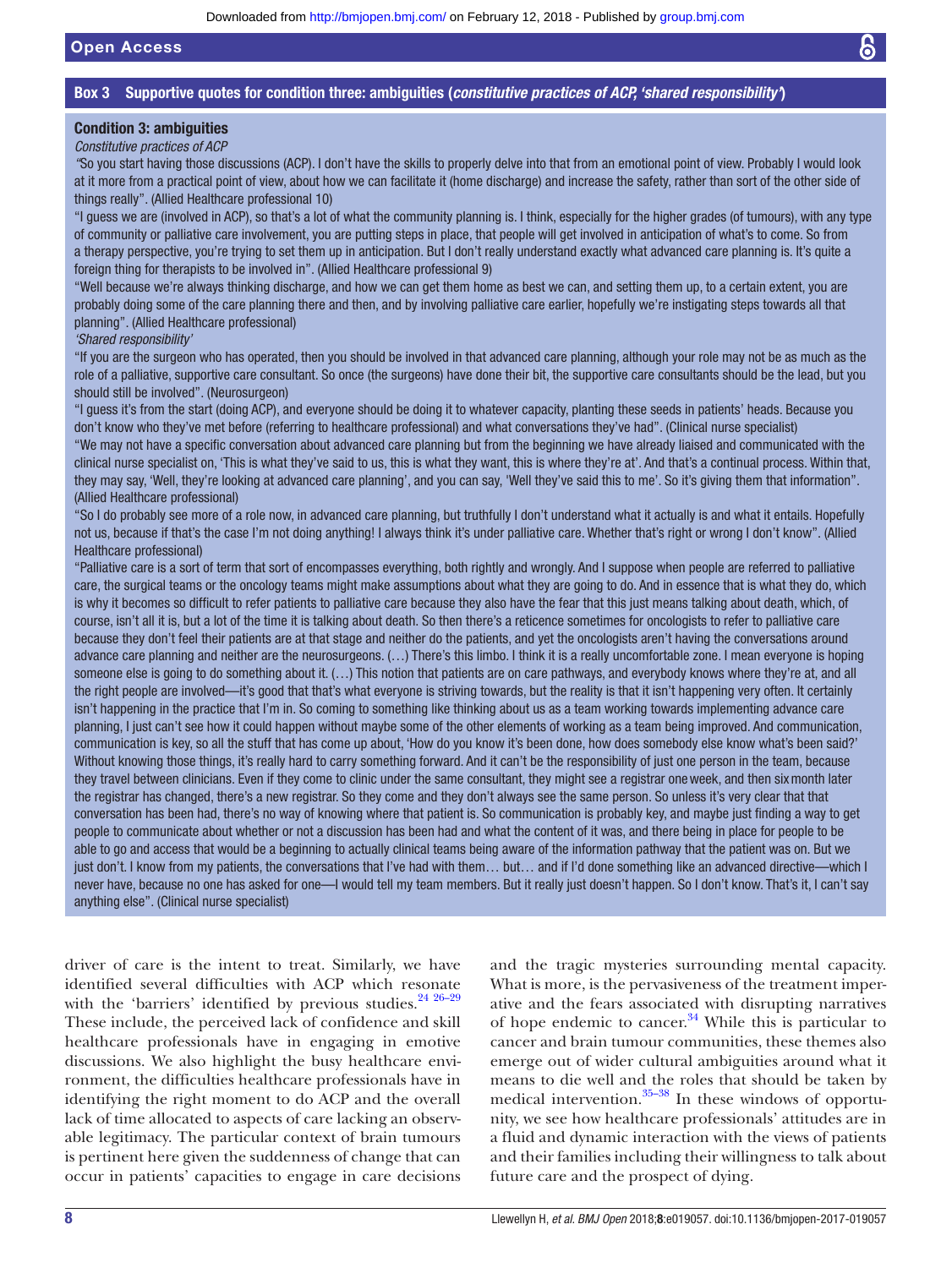This study shifts the emphasis of previous studies which have tended to assume that difficulties, or 'barriers' in their vernacular, are located within the confines of individuals, either through healthcare professionals lacking confidence or skill to do ACP or patients' 'unwillingness' to engage in discussions about death. Rather, we take an approach that sees difficulties to be embedded in larger structures. As such, we consider them to be conditions for avoidance constructed and activated in their relationships to other conditions, namely the presence and availability of others, ambiguities in what constitutes ACP and the notion of 'shared responsibility'. This approach therefore gives a more nuanced account of a broader 'culture of avoidance'.

At the same time, we acknowledge the methodological limitations of our work as our results are based on healthcare professionals working at one specialist centre in the UK. These perspectives may not reflect the perspectives of healthcare professionals working in other sites with a less specialist interest in neuro-oncology, or in other countries, where both health policy and healthcare delivery may differ substantially from the care delivered in the UK. Moreover, as with much qualitative work which focuses more on the 'particular' over the 'general', our sample size is small and does not include representation from other professional groups who are also implicated in ACP, such as social workers. While we have presented some of the ways in which participants reflected on things like professional identity and personality, a systematic analysis of the determining of effects these factors and others, such as age, gender and experience, was not the intended purpose of our study.

#### **Implications**

There are several important implications from our findings. First, any intervention that attempts to increase the potential for ACP in primary brain tumours must be multifaceted and attend to the multiple conditions of avoidance. Training, such as advanced communication programmes,<sup>[39](#page-9-23)</sup> may be important in supporting healthcare professionals to overcome difficulties, develop confidence and skill and helping them to identify and affect windows of opportunity. However, training is simply not enough on its own, and without more complex interventions addressing the social and structural conditions we highlight, avoidance is likely to persist. In particular, it is important to ensure that organisational support is in place in clinical practice.

Second, a formalised 'generalist and specialist' model of ACP might be an appropriate way to disrupt the ambiguity of 'shared responsibility'. Healthcare professionals are in some ways already doing this by referring on to those with the right personalities of skills, but without structure it will fail because everyone assumes the role of generalist. Here, certain healthcare professionals would be ascribed particular roles and responsibilities that would be delineated in codes of conduct and set within a formalised pathway to ensure patients are routinely offered ACP. This pathway would unfold as a continuous discussion beginning at the point of diagnosis and responding to the clinical situation.

There would also need to be some accountability structures and through this recognition that ACP is a legitimate practice requiring time. Finally, there would need to be recognition that many patients may not want to engage in ACP. In this way, ACP would be practiced as a distributed process of 'shared responsibility'. within which individuals would each see their own roles.

Within this framework, specialist palliative care could be considered as the specialists given that many already see them as the linchpin in ACP delivery. Yet without referral by another healthcare professional, and the integration of early palliative care alongside optimal disease-directed care, palliative care professionals will not see patients at the early stages of disease. Structures ensuring good communication links would need to be implemented to ensure that all healthcare professionals are aware of what patients have been told and understand about the implications of their disease. An awareness of these issues would provide healthcare professionals with a guide on how to approach the next stage of the discussion.

#### **CONCLUSION**

In busy clinical environments, ACP is uncommon for people with a brain tumour. This means that important decisions about end of life and future care might be overlooked and undocumented. 'Shared responsibility' has been interpreted as 'others' responsibility' laying the basis for a culture of avoidance of ACP. Through this, healthcare professionals can legitimate why they do not do ACP because they assume another member of the team will. One way to address this culture might be to explore a generalists and specialists model of ACP used in other models of integrated care. $40-42$  In this, particular healthcare professionals would be ascribed particular responsibilities. Healthcare professionals are in some ways already adopting this model. But without structure this is likely to fail given a tendency for people to assume the role of generalist. These roles would need to be delineated in codes of conduct and set within a formalised pathway to ensure patients are routinely offered ACP. Healthcare professionals whether generalist or specialist would need to be supported by focused training.

Acknowledgements The authors are very grateful to the healthcare professionals who gave their time to participate in this qualitative study. The authors would like to thank JN for his epidemiological advice and Sharon Scott for her assistance in the early stages of study design. The authors also acknowledge Marie Curie in their funding of the research department responsible for the execution of this study.

Contributors HL made substantial contributions to the design of the work, collection and interpretation of data, manuscript drafting and revision. JN made substantial contributions to the conception and design of the work, interpretation of data and manuscript revision. LT made substantial contributions to the conception and design of the work, interpretation of data and manuscript revision. EW made substantial contributions to the conception and design of the work, interpretation of data and manuscript revision. LJ made substantial contributions to the conception and design of the work, interpretation of data and manuscript revision. ELS made substantial contributions to the conception and design of the work, interpretation of data and manuscript revision. ET made substantial contributions to the conception and design of the work, interpretation of data and manuscript revision. JTSL made substantial contributions to the conception and design of the work, interpretation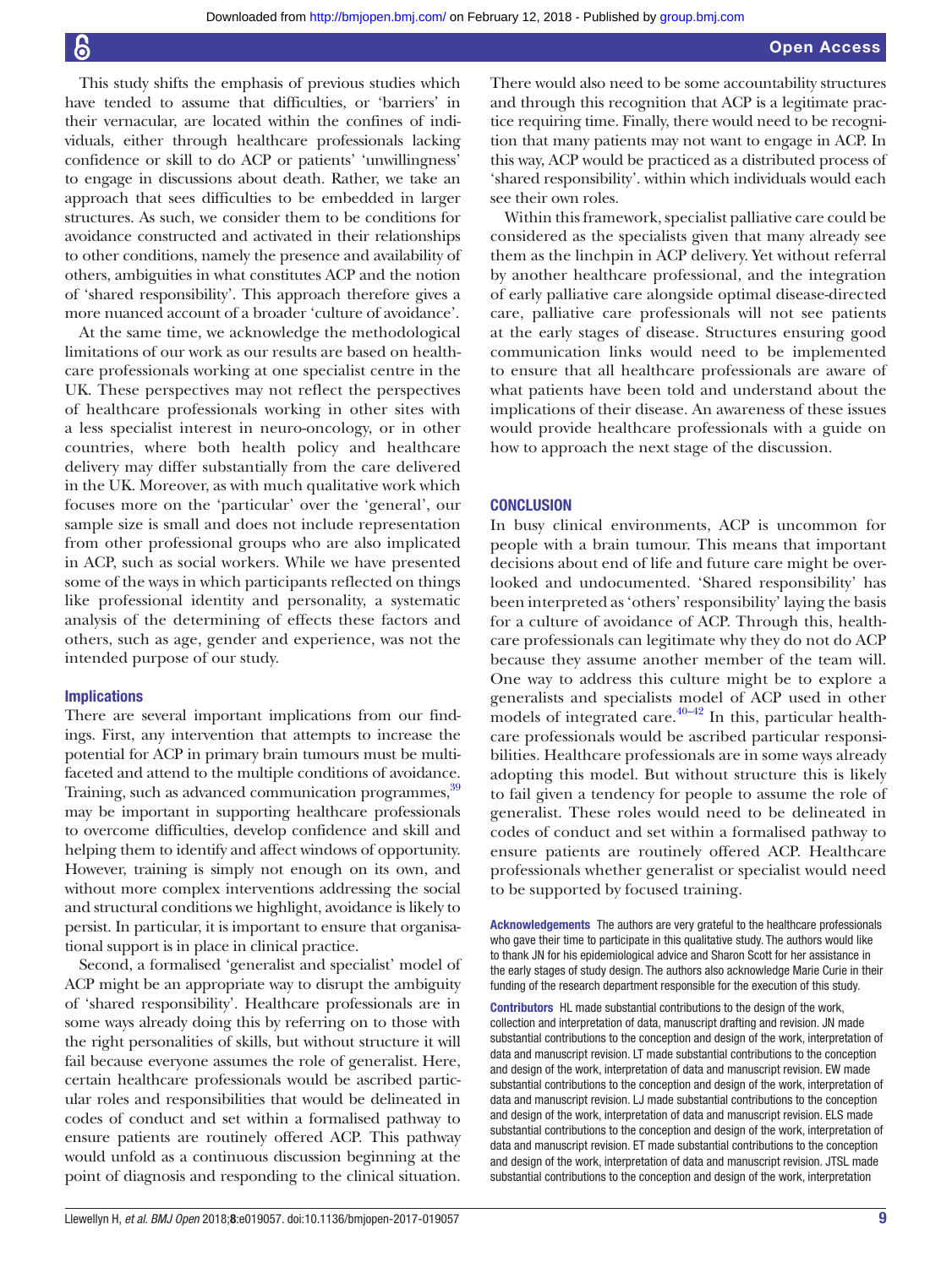#### Open Access

of data and manuscript revision. All authors gave final approval of the version to be published.

Funding This study is funded by The National Brain Appeal.

Competing interests None declared.

Patient consent Obtained.

Ethics approval Research and Development approval was obtained from UCLH Joint Research Office (#12/0268).

Provenance and peer review Not commissioned; externally peer reviewed.

Data sharing statement Given the sensitive nature of the study interviews, raw data are not publicly available. Interested persons may contact the corresponding author for more information.

Open Access This is an Open Access article distributed in accordance with the Creative Commons Attribution Non Commercial (CC BY-NC 4.0) license, which permits others to distribute, remix, adapt, build upon this work non-commercially, and license their derivative works on different terms, provided the original work is properly cited and the use is non-commercial. See: [http://creativecommons.org/](http://creativecommons.org/licenses/by-nc/4.0/) [licenses/by-nc/4.0/](http://creativecommons.org/licenses/by-nc/4.0/)

© Article author(s) (or their employer(s) unless otherwise stated in the text of the article) 2018. All rights reserved. No commercial use is permitted unless otherwise expressly granted.

#### **REFERENCES**

- <span id="page-9-0"></span>1. Cancer Research UK. Brain, other CNS and intracranial tumours (C70-C72, C75.1-C75.3, D32-D33, D35.2-D35.4, D42-D43, D44.3-D44.5): 2012-2014. [http://www.cancerresearchuk.org/sites/](http://www.cancerresearchuk.org/sites/default/files/cstream-node/cases_crude_allbrain_i14.pdf) [default/files/cstream-node/cases\\_crude\\_allbrain\\_i14.pdf](http://www.cancerresearchuk.org/sites/default/files/cstream-node/cases_crude_allbrain_i14.pdf) (accessed May 2017).
- <span id="page-9-1"></span>2. Ferlay JSI, Ervik M, Dikshit R, *et al*. *Cancer incidence and mortality worldwide: IARC cancer base No. 11*. Lyon, France: International Agency for Research on Cancer, 2012.<http://globocan.iarc.fr>
- <span id="page-9-2"></span>3. Cancer Research UK. Malignant Brain, Other CNS and Intracranial Tumours (C70-C72, C75.1-C75.3): 2010-2012. [http://www.](http://www.cancerresearchuk.org/sites/default/files/cstream-node/inc_anatomicalsite_brain_malignant.pdf) [cancerresearchuk.org/sites/default/files/cstream-node/inc\\_](http://www.cancerresearchuk.org/sites/default/files/cstream-node/inc_anatomicalsite_brain_malignant.pdf) [anatomicalsite\\_brain\\_malignant.pdf](http://www.cancerresearchuk.org/sites/default/files/cstream-node/inc_anatomicalsite_brain_malignant.pdf) (accessed May 2017).
- <span id="page-9-3"></span>4. Cancer Research UK. Brain cancer (C71): 2010-2011. [http://www.](http://www.cancerresearchuk.org/sites/default/files/cstream-node/surv_1_5_10yr_brain.pdf) [cancerresearchuk.org/sites/default/files/cstream-node/surv\\_1\\_5\\_](http://www.cancerresearchuk.org/sites/default/files/cstream-node/surv_1_5_10yr_brain.pdf) [10yr\\_brain.pdf](http://www.cancerresearchuk.org/sites/default/files/cstream-node/surv_1_5_10yr_brain.pdf) (accessed May 2017).
- <span id="page-9-4"></span>5. Cancer Research UK. Brain, other CNS and intracranial tumours mortality statistics. [http://www.cancerresearchuk.org/health](http://www.cancerresearchuk.org/health-professional/cancer-statistics/statistics-by-cancer-type/brain-other-cns-and-intracranial-tumours/mortality)[professional/cancer-statistics/statistics-by-cancer-type/brain-other](http://www.cancerresearchuk.org/health-professional/cancer-statistics/statistics-by-cancer-type/brain-other-cns-and-intracranial-tumours/mortality)[cns-and-intracranial-tumours/mortality](http://www.cancerresearchuk.org/health-professional/cancer-statistics/statistics-by-cancer-type/brain-other-cns-and-intracranial-tumours/mortality) (accessed May 2017).
- <span id="page-9-5"></span>6. Brain Tumour Research. Report on national research funding: Addressing the historic underfunding of brain tumour research. [https://www.braintumourresearch.org/docs/default-source/default](https://www.braintumourresearch.org/docs/default-source/default-document-library/public-affairs-and-campaigning-documents/brain-tumour-research---report-on-national-research-funding---2016.pdf)[document-library/public-affairs-and-campaigning-documents/brain](https://www.braintumourresearch.org/docs/default-source/default-document-library/public-affairs-and-campaigning-documents/brain-tumour-research---report-on-national-research-funding---2016.pdf)[tumour-research---report-on-national-research-funding---2016.pdf](https://www.braintumourresearch.org/docs/default-source/default-document-library/public-affairs-and-campaigning-documents/brain-tumour-research---report-on-national-research-funding---2016.pdf) (accessed December 2017).
- <span id="page-9-6"></span>7. Molassiotis A, Wilson B, Brunton L, *et al*. Symptom experience in patients with primary brain tumours: a longitudinal exploratory study. *[Eur J Oncol Nurs](http://dx.doi.org/10.1016/j.ejon.2010.03.001)* 2010;14:410–6.
- <span id="page-9-7"></span>8. Walbert T, Khan M. End-of-life symptoms and care in patients with primary malignant brain tumors: a systematic literature review. *[J](http://dx.doi.org/10.1007/s11060-014-1393-6)  [Neurooncol](http://dx.doi.org/10.1007/s11060-014-1393-6)* 2014;117:217–24.
- <span id="page-9-8"></span>9. Philip J, Collins A, Brand CA, *et al*. "I'm just waiting…": an exploration of the experience of living and dying with primary malignant glioma. *[Support Care Cancer](http://dx.doi.org/10.1007/s00520-013-1986-1)* 2014;22:389–97.
- 10. Faithfull S, Cook K, Lucas C. Palliative care of patients with a primary malignant brain tumour: case review of service use and support provided. *[Palliat Med](http://dx.doi.org/10.1191/0269216305pm1068oa)* 2005;19:545–50.
- 11. Sizoo EM, Braam L, Postma TJ, *et al*. Symptoms and problems in the end-of-life phase of high-grade glioma patients. *[Neuro Oncol](http://dx.doi.org/10.1093/neuonc/nop045)* 2010;12:1162–6.
- 12. Halkett GK, Lobb EA, Oldham L, *et al*. The information and support needs of patients diagnosed with high grade glioma. *[Patient Educ](http://dx.doi.org/10.1016/j.pec.2009.08.013)  [Couns](http://dx.doi.org/10.1016/j.pec.2009.08.013)* 2010;79:112–9.
- <span id="page-9-9"></span>13. Llewellyn H, Higgs P, Sampson EL, *et al*. Topographies of 'care pathways' and 'healthscapes': Reconsidering the multiple journeys of people with a brain tumour. *[Sociol Health Illn](http://dx.doi.org/10.1111/1467-9566.12630)* 2017.
- <span id="page-9-10"></span>14. Moore G, Collins A, Brand C, *et al*. Palliative and supportive care needs of patients with high-grade glioma and their carers: a systematic review of qualitative literature. *[Patient Educ Couns](http://dx.doi.org/10.1016/j.pec.2012.11.002)* 2013;91:141–53.
- 15. The General Medical Council. *Treatment and care towards the end of life: good practice in decision making*, 2010.
- 16. NHS End of Life Care. *Advance care planning: a guide for health and social care staff*, 2008.
- <span id="page-9-11"></span>17. Song K, Amatya B, Voutier C, *et al*. Advance care planning in patients with primary malignant brain tumors: a systematic review. *[Front](http://dx.doi.org/10.3389/fonc.2016.00223)  [Oncol](http://dx.doi.org/10.3389/fonc.2016.00223)* 2016;6:223–37.
- 18. The Brain Tumour Trust Charity. Position paper: End of life care. [https://www.thebraintumourcharity.org/media/filer\\_public/b5/46/](https://www.thebraintumourcharity.org/media/filer_public/b5/46/b5468651-6092-4e0c-b263-1d306232c90d/end_of_life_care_-_policy_position_statement.pdf) [b5468651-6092-4e0c-b263-1d306232c90d/end\\_of\\_life\\_care\\_-\\_polic](https://www.thebraintumourcharity.org/media/filer_public/b5/46/b5468651-6092-4e0c-b263-1d306232c90d/end_of_life_care_-_policy_position_statement.pdf) [y\\_position\\_statement.pdf](https://www.thebraintumourcharity.org/media/filer_public/b5/46/b5468651-6092-4e0c-b263-1d306232c90d/end_of_life_care_-_policy_position_statement.pdf) (accessed May 2017).
- <span id="page-9-12"></span>19. Henry C, Seymour J, Ryder S. *Advance care planning: a guide for health and social care staff*. London: Department of Health, 2007.
- 20. Mullick A, Martin J, Sallnow L. An introduction to advance care planning in practice. *[BMJ](http://dx.doi.org/10.1136/bmj.f6064)* 2013;347:f6064–32.
- <span id="page-9-13"></span>21. Dening KH, Jones L, Sampson EL. Advance care planning for people with dementia: a review. *[Int Psychogeriatr](http://dx.doi.org/10.1017/S1041610211001608)* 2011;23:1535–51.
- 22. Jones L, Harrington J, Barlow CA, *et al*. Advance care planning in advanced cancer: can it be achieved? An exploratory randomized patient preference trial of a care planning discussion. *[Palliat Support](http://dx.doi.org/10.1017/S1478951510000490)  [Care](http://dx.doi.org/10.1017/S1478951510000490)* 2011;9:3–13.
- 23. Luckett T, Sellars M, Tieman J, *et al*. Advance care planning for adults with CKD: a systematic integrative review. *[Am J Kidney Dis](http://dx.doi.org/10.1053/j.ajkd.2013.12.007)* 2014;63:761–70.
- <span id="page-9-15"></span>24. Robinson L, Dickinson C, Bamford C, *et al*. A qualitative study: professionals' experiences of advance care planning in dementia and palliative care,'a good idea in theory but. *[Palliat Med](http://dx.doi.org/10.1177/0269216312465651)* 2013;27:401–8.
- <span id="page-9-14"></span>25. Musa I, Seymour J, Narayanasamy MJ, *et al*. A survey of older peoples' attitudes towards advance care planning. *[Age Ageing](http://dx.doi.org/10.1093/ageing/afv041)* 2015;44:371–6.
- <span id="page-9-17"></span>26. Seymour J, Almack K, Kennedy S. Implementing advance care planning: a qualitative study of community nurses' views and experiences. *[BMC Palliat Care](http://dx.doi.org/10.1186/1472-684X-9-4)* 2010;9:4.
- 27. Waldrop DP, Meeker MA. Communication and advanced care planning in palliative and end-of-life care. *[Nurs Outlook](http://dx.doi.org/10.1016/j.outlook.2012.08.012)* 2012;60:365–9.
- <span id="page-9-16"></span>28. Barnes K, Jones L, Tookman A, *et al*. Acceptability of an advance care planning interview schedule: a focus group study. *[Palliat Med](http://dx.doi.org/10.1177/0269216306073638)* 2007;21:23–8.
- 29. Yee A, Seow YY, Tan SH, *et al*. What do renal health-care professionals in Singapore think of advance care planning for patients with end-stage renal disease? *[Nephrology](http://dx.doi.org/10.1111/j.1440-1797.2010.01401.x)* 2011;16:232–8.
- 30. De Vleminck A, Pardon K, Beernaert K, *et al*. Barriers to advance care planning in cancer, heart failure and dementia patients: a focus group study on general practitioners' views and experiences. *[PLoS](http://dx.doi.org/10.1371/journal.pone.0084905)  [One](http://dx.doi.org/10.1371/journal.pone.0084905)* 2014;9:e84905.
- <span id="page-9-18"></span>31. Lewis J, Ritchie J. Generalising from qualitative research. In: *Qualitative research practice: a guide for social science students and researchers*, 2003:263–86.
- <span id="page-9-19"></span>32. Castleberry A. NVivo 10 [software program]. Version 10. QSR International, AJPE: 2014.
- <span id="page-9-20"></span>33. Corbin J, Strauss A. *Basics of qualitative research: techniques and procedures for developing grounded theory*, 2008.
- <span id="page-9-21"></span>34. Cancer MJ. *The annual review of anthropology*. ;2016:45;251–66.
- <span id="page-9-22"></span>35. Kaufman S. *And a time to die: how American hospitals shape the end of life*: Simon and Schuster, 2005.
- 36. Kaufman SR. *Ordinary medicine: extraordinary treatments, longer lives, and where to draw the line Health Affairs*. Durham (NC): Duke University Press, 2015.
- 37. Round J, Llewellyn H. Living up to a good death: complexities and constraints in end of life choices. In: Round J, eds. *Care at the end of life: an economic perspective*. Cham: Springer International Publishing, 2016:193–205.
- 38. Walter T. Historical and cultural variants on the good death. *[BMJ](http://dx.doi.org/10.1136/bmj.327.7408.218)* 2003;327:218–20.
- <span id="page-9-23"></span>39. Wuensch A, Goelz T, Ihorst G, *et al*. Effect of individualized communication skills training on physicians' discussion of clinical trials in oncology: results from a randomized controlled trial. *[BMC](http://dx.doi.org/10.1186/s12885-017-3238-0)  [Cancer](http://dx.doi.org/10.1186/s12885-017-3238-0)* 2017;17:264.
- <span id="page-9-24"></span>40. Stille CJ, Jerant A, Bell D, *et al*. Coordinating care across diseases, settings, and clinicians: a key role for the generalist in practice. *[Ann](http://dx.doi.org/10.7326/0003-4819-142-8-200504190-00038)  [Intern Med](http://dx.doi.org/10.7326/0003-4819-142-8-200504190-00038)* 2005;142:700–8.
- 41. Martin GP, Currie G, Finn R. Reconfiguring or reproducing intraprofessional boundaries? Specialist expertise, generalist knowledge and the 'modernization' of the medical workforce. *[Soc Sci Med](http://dx.doi.org/10.1016/j.socscimed.2009.01.006)* 2009;68:1191–8.
- 42. Bone AE, Morgan M, Maddocks M, *et al*. Developing a model of short-term integrated palliative and supportive care for frail older people in community settings: perspectives of older people, carers and other key stakeholders. *[Age Ageing](http://dx.doi.org/10.1093/ageing/afw124)* 2016;45:863–73.